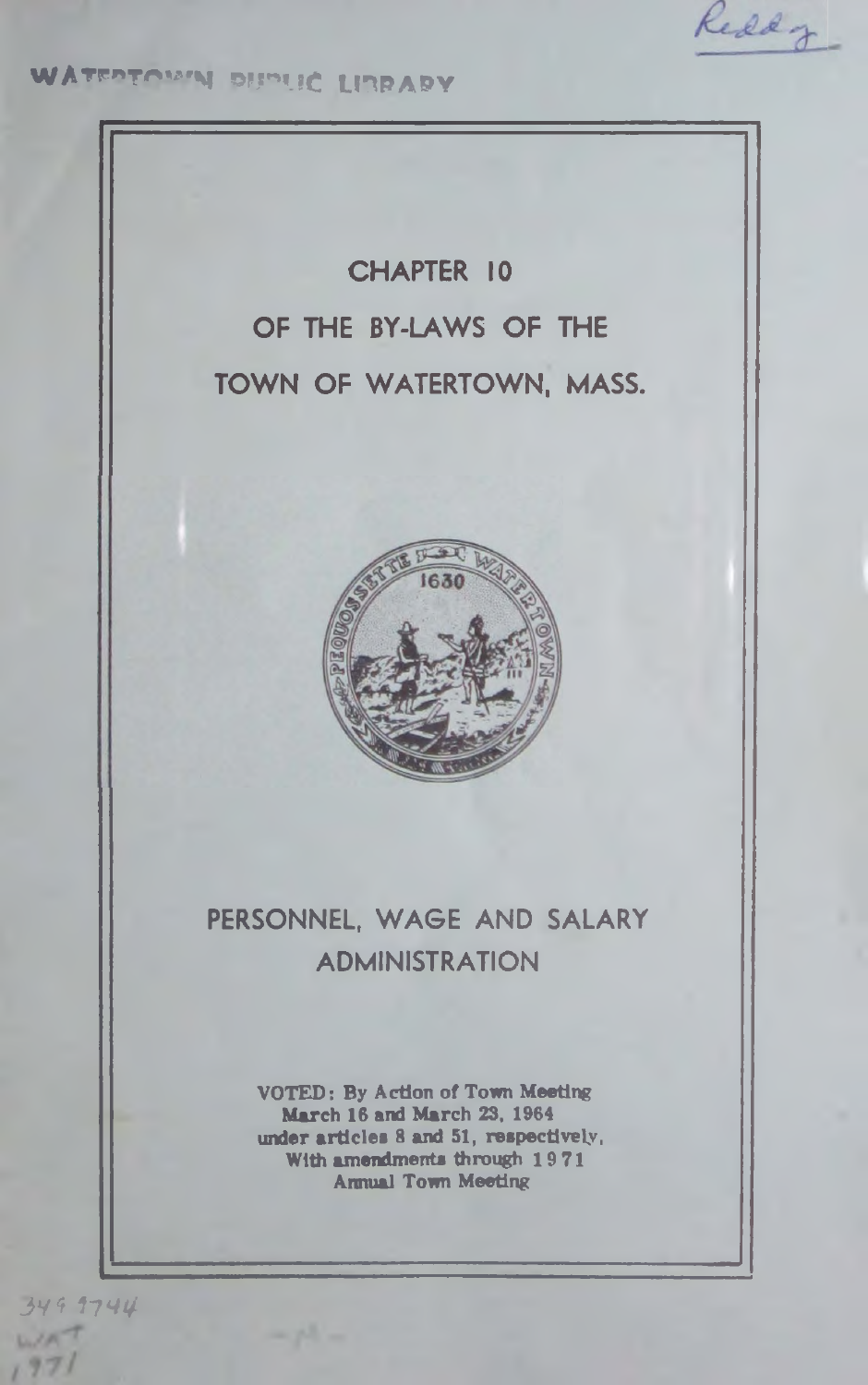## CHAPTER 10

## PERSONNEL, WAGE AND SALARY ADMINISTRATION

#### SECTION 1. AUTHORIZATION

Pursuant to the authority contained in Sections 108A and 108C of Chapter 41 of the General Laws there shall be established plans, which may be amended from time to time by vote of the Town at an Annual Town Meeting; (a) classifying positions in the service of the Town other than those filled by popular election, those under the jurisdiction of the School Committee, those for which incumbents render contractual services which are not provided during regularly established working hours and those which are essentially seasonal with respect to the duties which the incumbents perform and which do not appear in Schedule A of Section 7 following, into groups and classes doing substantially similar work or having substantially equal responsibilities; (b) authorizing a compensation plan for positions in the classification plan; (c) providing for the administration of said classification and compensation plans and; (d) establishing certain working conditions and fringe benefits for employees occupying positions in the classification plan.

Paragraphs 2 and 3 (Welfare Compensation Plan) deleted, (Art. 52, March 22, 1971)

#### SECTION 2. DEFINITIONS

As used in this by-law, the following words and phrases shall have the following meanings unless a different construction is clearly required by the context or by the laws of the Commonwealth :

"Administrative Authority," the elected or appointed official or board, having jurisdiction over a function or activity;

**"Board," the Personnel Board as defined in Section 3;**

"Class," a group of positions in the Town service sufficiently similar in respect to duties and responsibilities so that the same descriptive title may be used to designate each position allocated to the class, that the same qualifications shall be required of the incumbents, that the same tests of fitness may be used to choose qualified employees and that the same scale of compensation can be made to apply with equity;

" Classification Plan," class titles appearing in Schedule A of Section 7 of this by-law plus class specifications which are on file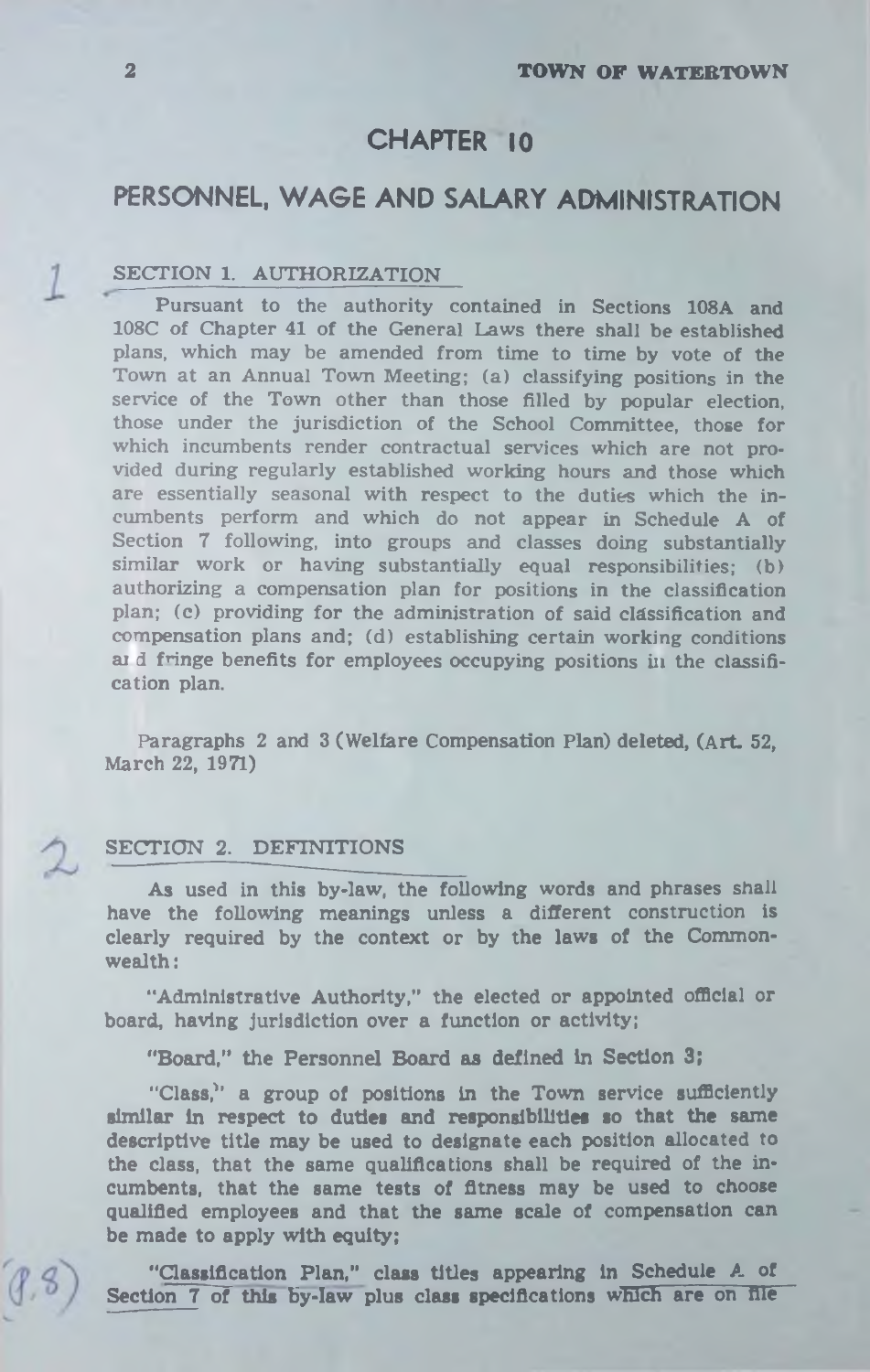with the Personnel Board and which are hereby incorporated by reference;

"Compensation Grade," a range of salary or wage rates appearing in Schedules B, C, D or E of Section 7;

"Compensation Plan," Schedules B, C, D and E in Section 7;'

" Continuous Employment," employment (either full-time or part-time) requiring a predetermined minimum work week and uninterrupted except for required military service and for authorized vacation or other leave of absence;

"Department," any department, board committee commission or other agency of the Town subject to this by-law;

"Employee," an employee of the Town occupying a position in the classification plan;

"Full-time Employee," an employee retained in full-time employment;

"Full-time Employment," employment for not less than 7.5 hours per diem for five days a week for fifty-two weeks per annum, minus leg; 1 holidays and authorized vacation leave, sick leave and other leave of absence;

"Group," or "Occupational Group," a group of classes designated by occupation as appearing in Schedule A of Section 7;

"Increment," the dollar difference between step rates;

"Maximum Rate," the highest rate in a range which an employee normally is entitled to attain;

"Minimum Rate," the rate in a range which is normally the hiring rate of a new employee;

"Permanent Employee," an employee retained in continuous employment in a permanent position;

"Permanent Position," a full-time or part-time position in the Town service which has required or which is likely to require the services of an incumbent in continuous employment for a period of fifty-two calendar weeks;

" Personal Rate," a rate above the maximum rate applicable only to a designated employee;

"Position," an office or post of employment in the Town service with duties and responsibilities calling for the full-time, part-time or seasonal employment of one person in the performance and exercise thereof;

"Promotion," a change from a position of lower class and compensation grade to a position with greater responsibilities in a higher class and compensation grade;

"Range," the dollar difference between minimum and maximum rates;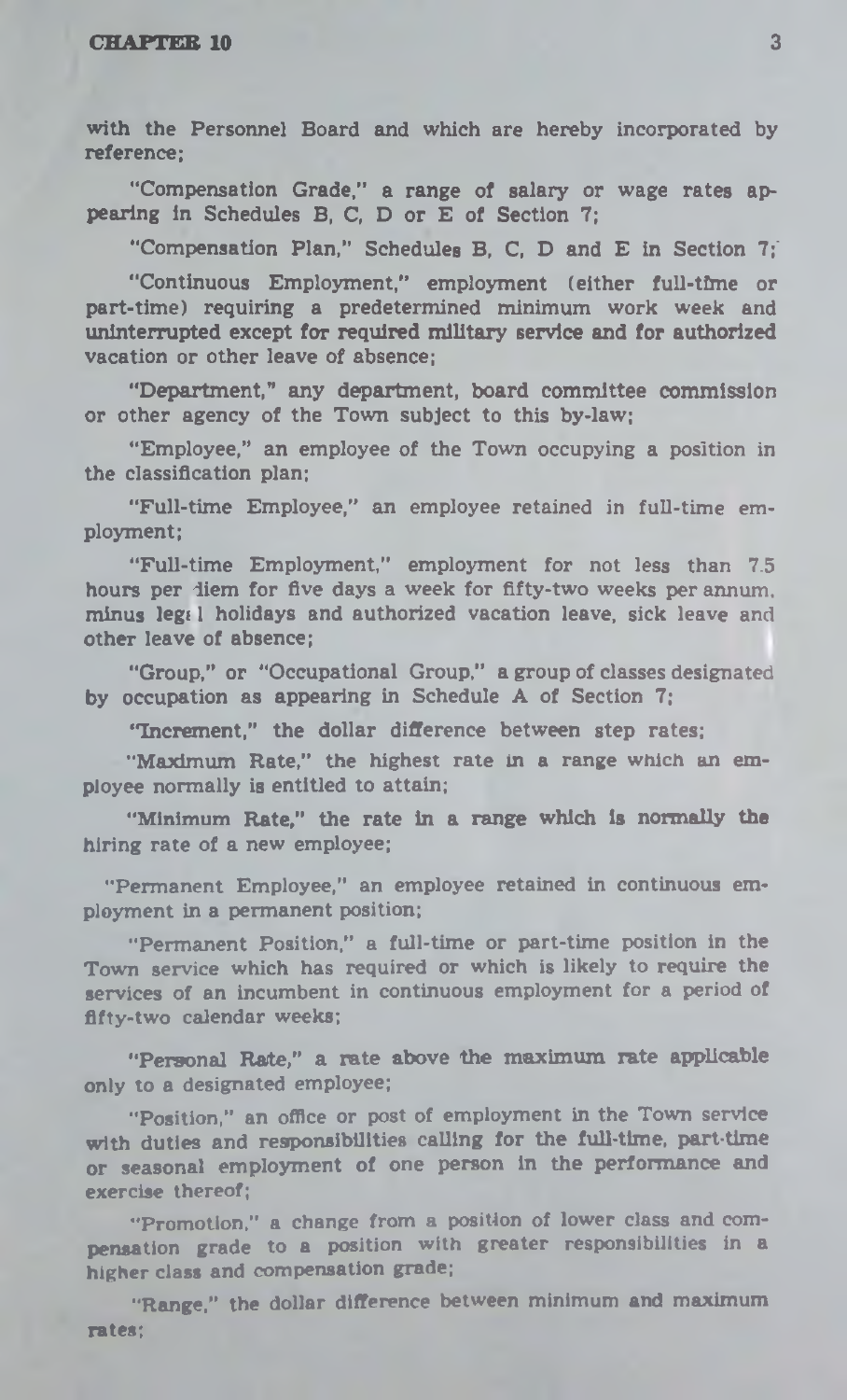"Rate," a sum of money designated as compensation for personal services on an hourly, daily, weekly, monthly, annual or other basis;

"Regular Employee," an employee who has worked thirty weeks in the aggregate during the twelve consecutive months ending May 31st of any calendar year;

"Step Rate," a rate in a range of a compensation grade:

"Part-time Employee," a person employed in a permanent status to a position in the several departments whose period of employment is less than the regular hours of work for the department to which he has been employed.

"Part-time Employment," employment on a regular basis with scheduled hours less than the regular scheduled hours of work for the department.

"Seasonal Employment," appointment to the employee force for a fixed period of time, and which appointment shall terminate at the conclusion of such period of time.

"Temporary Employee," an employee who is appointed to the amployee force for regular, full-time employment pending certification to permanent status, or to a permanent position in probationary or acting status, pending certification to permanent status.

'Temporary Position," a position in the Town service which requires or is likely to require the services of one incumbent for a period less than fifty-two calendar weeks in continuous employment;

"Town," the Town of Watertown.

#### **SECTION 3. PERSONNEL BOARD**

(a) There shall be a Personnel Board consisting of five members, responsible for the administration of the classification and compensation plans. One member shall be a member of the Finance Committee, and four shall be citizens at large of the town. Appointments to the Personnel Board shall be made by the Moderator.

(Amended March 29. 1969, Art. 15)

(b) In making these appointments the Moderator shali give consideration to the personal qualifications of those citizens, who will best meet the responsibility of the Board to represent both Town employees and taxpayers. If possible, the make-up of the Board shall consist of members professionally qualified who are familiar with the principles and experienced in the methods and practices of labor relations and personnel administration.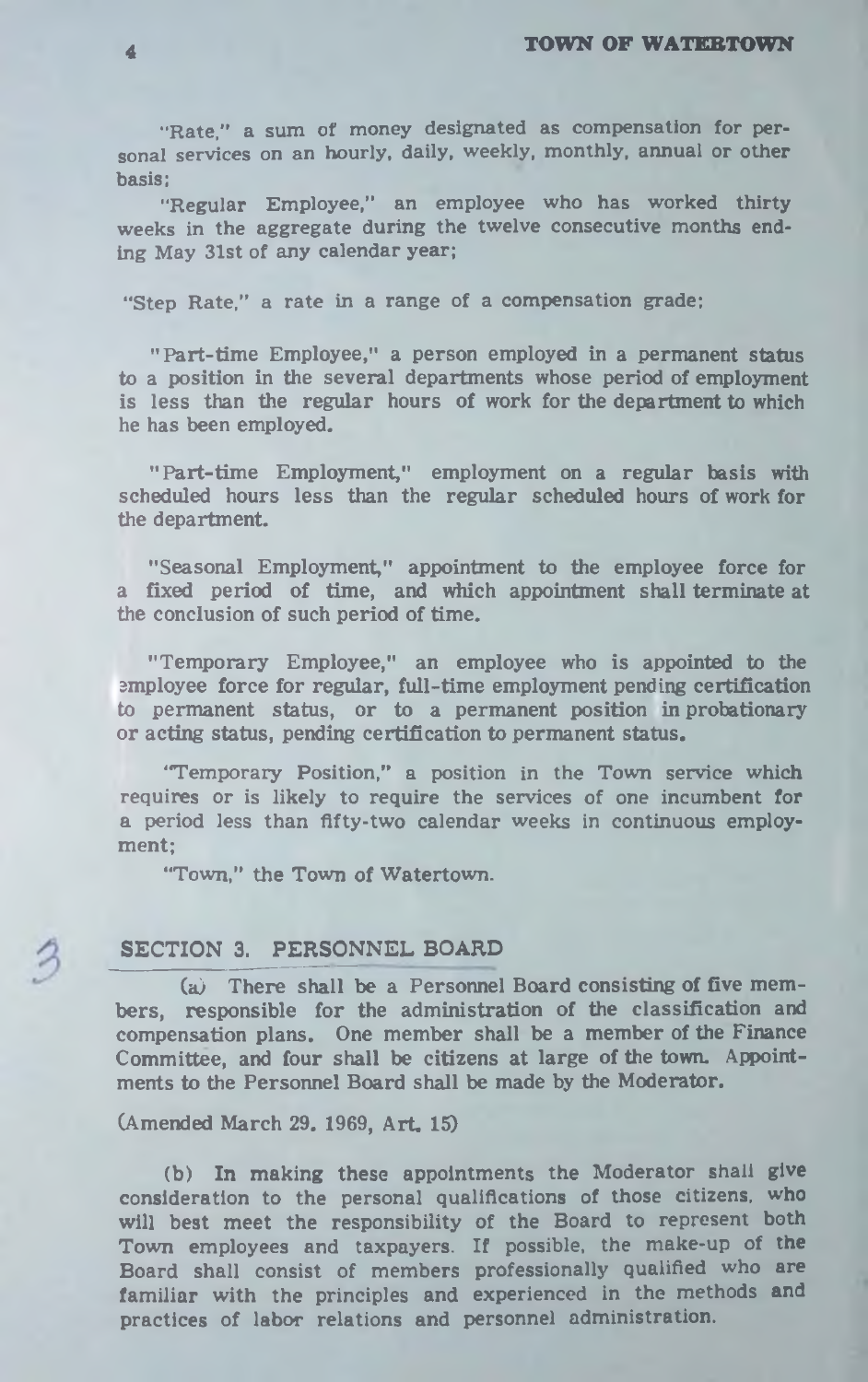(c) The terms of office of members of the Board shall be as follows: The Member of the Finance Committee shall serve for a term of one year. One citizen for a term of one year, and one citizen shall be appointed for a term of two years, and two citizens shall be appointed for terms of three years. Upon expiration of the first terms of said citizen members, their successors shall be appointed for terms of three years.

#### (Amended March 22, 1971, Art. 51)

(d) The Board shall administer the plans and shall establish such procedures as it deems necessary for the proper administration thereof.

(e) Forthwith after its appointment and annually, the Board shall meet and organize by electing a chairman and appointing a secretary who shall be a member of the Board. A majority of the Board shall constitute a quorum for the transaction of business. A majority of the Board shall determine the action the Board must take in all matters which it is authorized or required to pass under this by-law.

(f) The Board may employ assistance and incur expenses as it deems neces ary subject to the appropriation of funds therefor. It shall appoint a clerk. (Amended March 18, 1969, Art. 16)

(g) The clerk of the Board shall maintain adequate personnel records of all employees occupying positions subject to the classification and compensation plans.

 $(h)$  The Board from time to time, of its own motion, shall investigate the work features and rates of salaries or wages of any **or all** positions subject to the provisions of this by-law. Such reviews shall be made at such intervals as the Board deems necessary and, to the extent which the Board considers practicable, shall include all occupational groups in the classification plan.

**(1) The Board shall maintain written Job descriptions or specifications of the classes in the classification plan, each consisting of a statement describing the essential nature of the work and the characteristics that distinguish the class from other classes. The description for any class shall be construed solely as a means of** identification and not as prescribing what the duties or responsi**bilities of any position shall be, or as modifying, or In any way affecting, the power of any administrative authority, as otherwise existing, to aprolnt, to assign duties to, or to direct and control the work of any employee under the jurisdiction of such authority.**

(1) Upon recommendation of a department head, supported by **evidence In writing of special reasons and exceptional circumstances satisfactory to the Board, the Board may authorize an entrance rate higher than the minimum rate for a position, and/or such other variance in the compensation plan as it may deem necessary for the proper functioning of the services of the Town. No variance**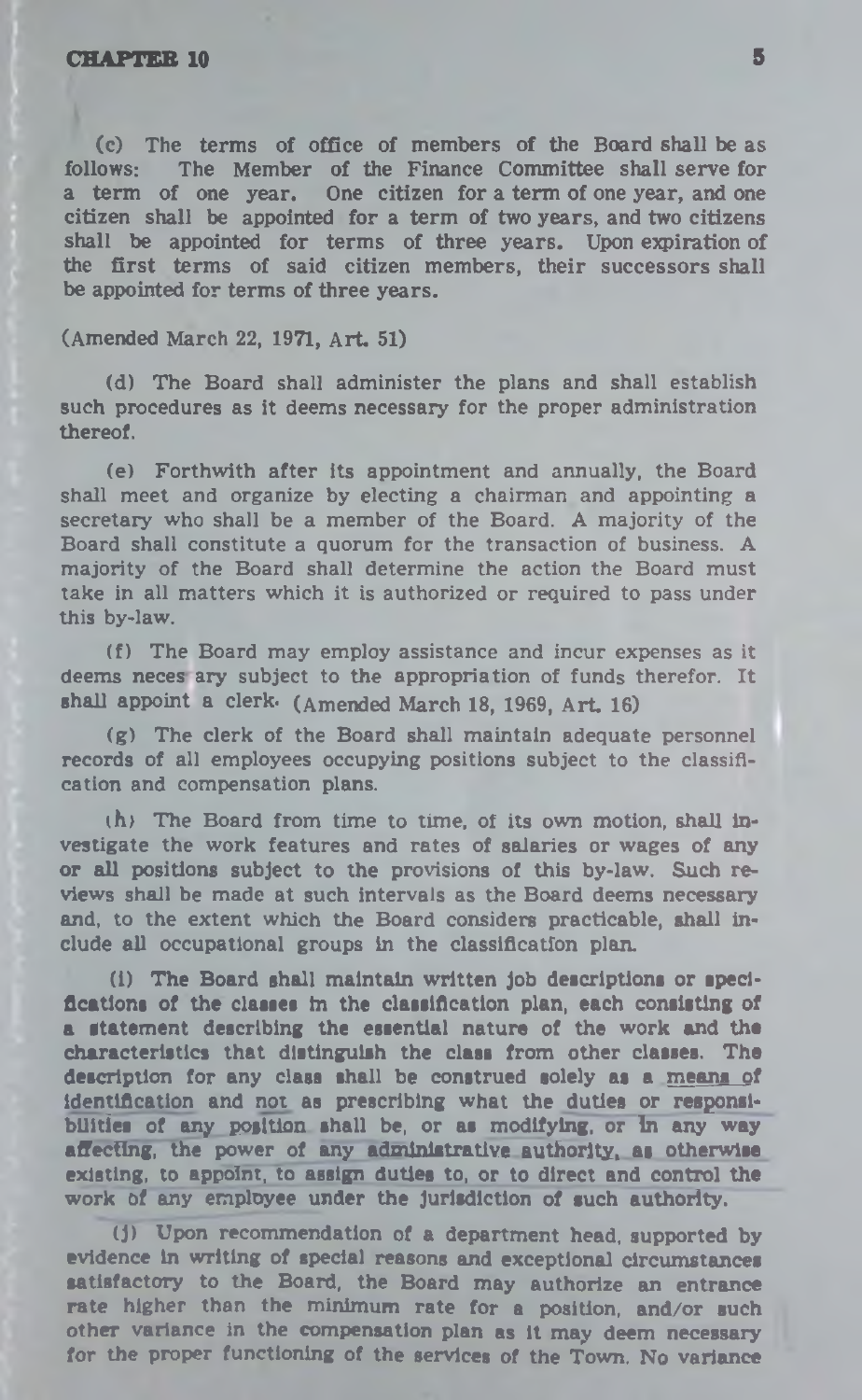shall become effective unless, or until, the necessary funds have been appropriated therefor.

Initial employment in the library service in any of the professional positions or classifications included in Section 7 may be at rates above the minimum rate shown, when, in the judgment of the Trustees of the Free Public Library prior experience and training justifies such rate, and the authorization of the Board in such cases shall not be required.

 $(k)$  The Board shall make an annual report in writing to the Board of Selectmen and the Finance Committee not later than the fourth Monday prior to the first business meeting of the Annual Town Meeting.

#### SECTION 4. CLASSIFICATION PLAN t --- -------- -----------------------------------------------------------------

(a) All positions in the service of the Town except those  $ex$ cluded by Section 1 are hereby classified by titles appearing in Schedule A of Section 7 which is made a part hereof. These classes of positions shall constitute the classification plan for paid Town services.

(b) The title of each class, as established by the classification plan, shall be the official title of every position allocated to the class and the official title of each incumbent of a position so allocated, and shall be used to the exclusion of all others on payrolls, budget estim ates and other official records and reports pertaining to the position.

(c) The title of a position which is held by an employee with a dual or a multiple Civil Service rating shall be that recommended by the employee's department head, or by the administrative authority having jurisdiction over the organization unit to which the employee is assigned.

(d) Whenever a new position is established, or the duties of an existing position are so changed that in effect a new position is created, upon presentation of substantiating data satisfactory to the Personnel Board, the Board shall allocate such new or changed position to its appropriate class.

(e) No position may be reclassified until the Personnel Board shall have determined such reclassification to be consistent with the classification plan.

#### SECTION 5. COMPENSATION PLAN

(a) The compensation plan shall consist of Schedules B, C, D and E of Section 7 which provide minimum and maximum salaries or wages for certain of the classes in the classification plan. The

 $\mathcal{A}^-$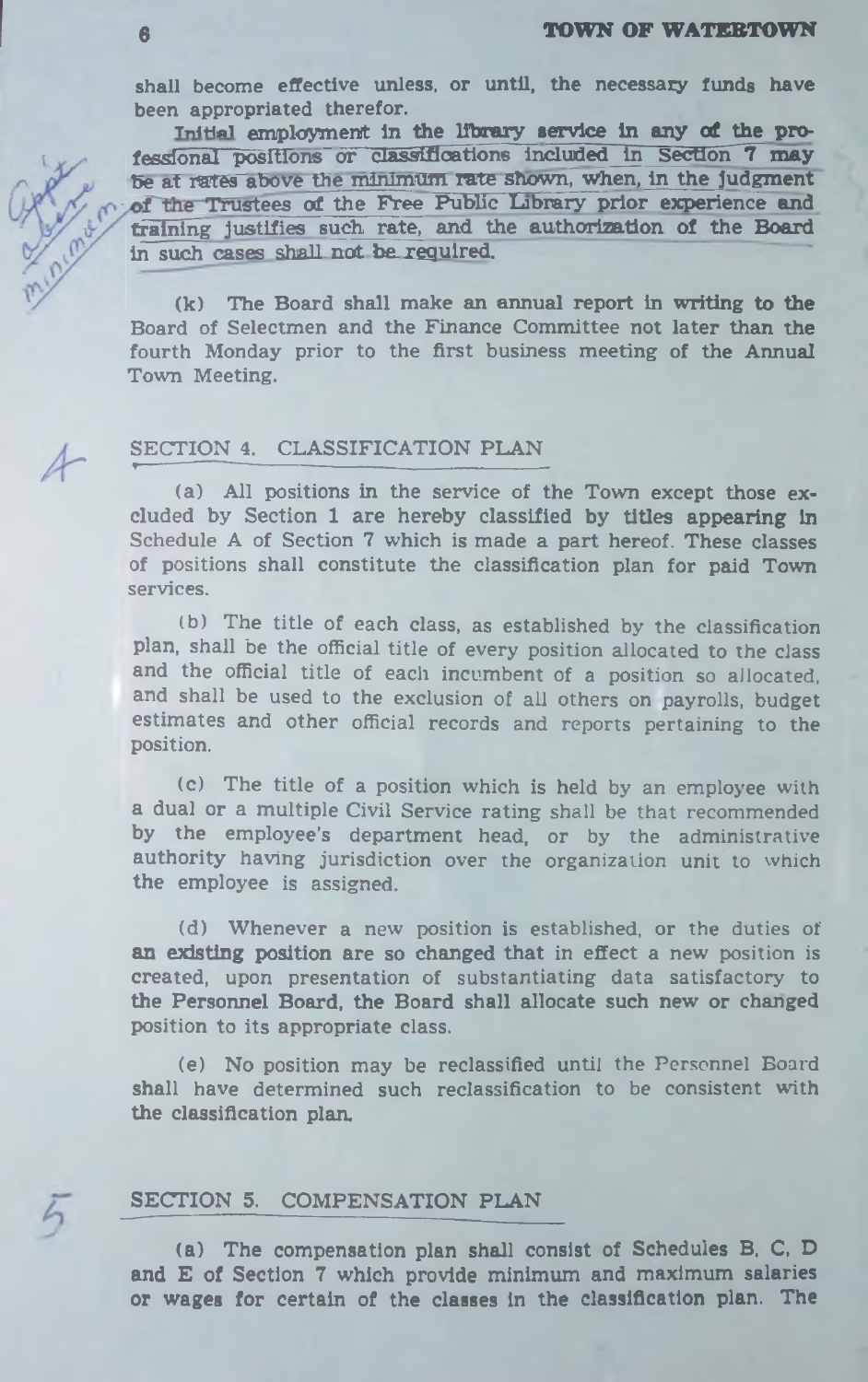salary range of a class shall be the salary range of all positions allocated to the class.

(b) Each employee shall continue to be paid on the same basis as in effect at the time of adoption of this by-law unless otherwise provided in the compensation plan.

(c) No administrative authority shall fix the salary of any employee in a position in the classification plan except in accordance with the compensation plan.

(d) No person shall be paid as an employee in any position subject to the provisions in the classification plan under any title other than those appearing in Schedule A of Section 7.

(e) An employee in continuous employment in a class appearing on Schedules B, C, D or certain grades of Schedule E of Section 7 shall receive the increment between his present rate and the next higher step rate as follows:

- **(1)** Beginning with the pay period following completion of twelve months service at the minimum, or other rate if a rate other than the minimum is authorized as his hiring rate.
- (2) Thereafter twelve months from the date of his previous increase until he attains the maximum rate of the range of the compensation grade to which his class is assigned.

(f) An employee receiving a promotion to a vacant position or to a new position as defined in Section 4(c) shall, upon assignment resulting from such promotion, receive the rate in the compensation grade of the vacant or new position next above his existing rate. If the resulting adjustment does not equal \$100.00 for a position class assigned to Schedule B or \$ .05 for a position class assigned to Schedule D, the adjustment shall be to the second rate above the existing rate but within the compensation grade of the vacant or new position.

(g) The employee receiving a promotion and adjustment in rate pursuant to the provisions of the preceding sub-section shall receive the next increment of his compensation grade following completion of twelve months at the rate resulting from the promotion.

(h) The employee who is transferred to a similarly rated or to a lower rated position for the convenience of the Town, shall enter the new position at his rate in the position from which he is transferred.

(i) Each administrative authority shall include in its estimates, required by the provisions of Section 59 of Chapter 41 of the General Laws, a pay adjustment section setting forth in detail the amounts which will be required for anticipated pay adjustments during the ensuing year and shall furnish a copy thereof to the Board.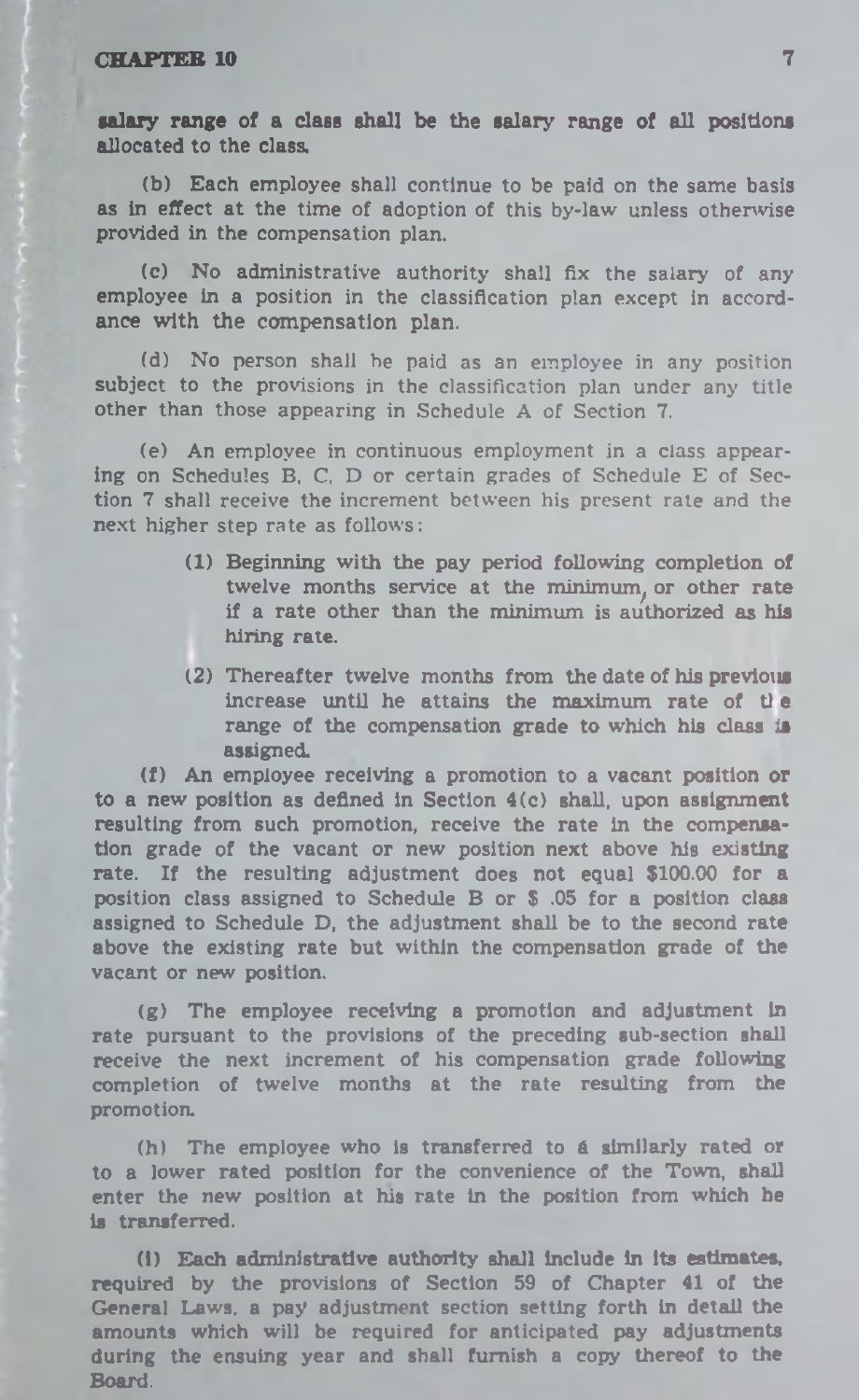#### SECTION 6. AMENDMENT OF THE PLANS

(a) The classification plan and/or the compensation plan and/or other provisions of this by-law may be amended by vote of the Town at an Annual Town Meeting in the same manner as other by-laws of the Town may be amended. However, no amendment shall be considered or voted on by Town Meeting unless the proposed amendment has first been **considered by the Board and** the Finance Committee.

(b) The recommendation of the Personnel Board as to a **pro**posed amendment to Chapter 10 shall be made to the Town Meeting before a vote is taken thereon. A proposed amendment must be submitted to a Town Meeting substantially as presented to and as heard by the Personnel Board.

(c) Similarly the Finance Committee shall report to Town Meeting as a part of its estimates of Town expenditures the impact of a proposed amendment which is approved by the Personnel Board together with such recommendation or recommendations as the Finance Committee deems expedient.

(d) The Board, of its own motion, may propose an amendment to the plans or other provisions of this by-law based on its findings resulting from Its Investigations as provided in Section 3(h).

#### SECTION 7. POSITION CLASSES: SALARY, WAGE AND MISCELLANEOUS COMPENSATION SCHEDULES

The following schedules, together with class specifications previously incorporated by reference, constitute the classification and compensation plans of the Town as defined in Section 2:

SCHEDULE A -- Classification of Positions by Occupational Groups and Assignment to Compensation Grades SCHEDULE B — General Annual Salary Schedule

SCHEDULE C — Police — Fire Annual Salary Schedule

SCHEDULE D — Hourly Wage Schedule

SCHEDULE E — Miscellaneous Salary Schedule

**Schedule A**

CLASSIFICATION OF POSITIONS BY OCCUPATIONAL GROUPS AND ASSIGNMENT OF CLASSES TO COMPENSATION GRADES **Compensation Grade**

| <b>Class Title</b>                  | or Schedule |
|-------------------------------------|-------------|
| Administrative and Clerical Group   |             |
| Assistant Town Clerk                | $S-12$      |
| Clerk to Board of Assessors         | $S-8$       |
| Confidential Secretary to Selectmen | $S-6$       |
| Engineering Aid, Grade 1            | $S - 6$     |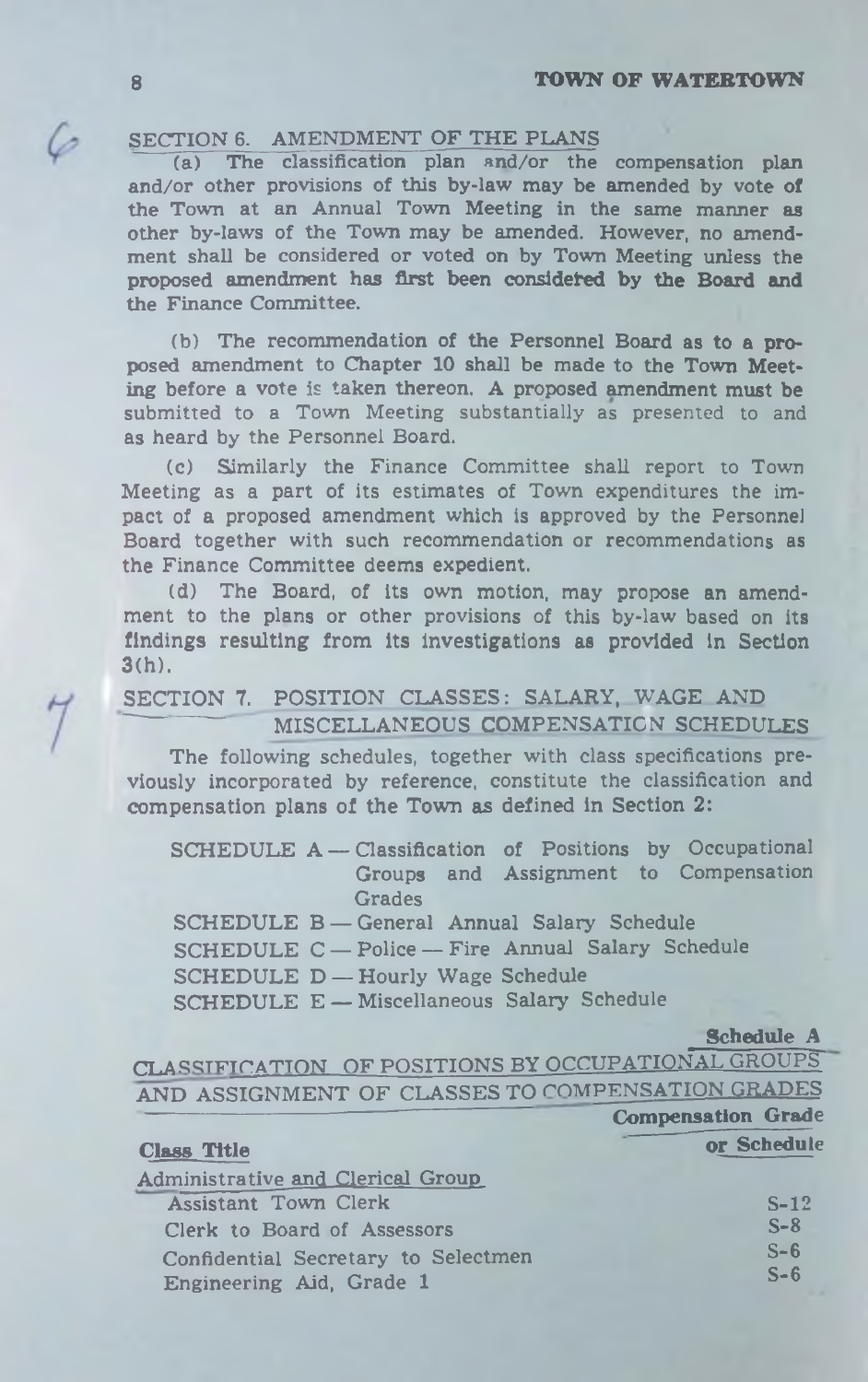بعنفذ

| <b>Class Title</b>                                                                                                                                   | <b>Compensation Grade</b> |                          |
|------------------------------------------------------------------------------------------------------------------------------------------------------|---------------------------|--------------------------|
|                                                                                                                                                      |                           | or Schedule              |
| Engineering Aid, Grade 2<br><b>Head Accountant Clerk</b><br><b>Head Clerk</b>                                                                        |                           | $S-10$<br>$S-8$<br>$S-8$ |
| Junior Clerk                                                                                                                                         |                           | $S-1$                    |
| Junior Clerk-Stenographer                                                                                                                            |                           | $S-1$                    |
| Junior Clerk-Typist                                                                                                                                  |                           | $S-1$                    |
| Permanent Assistant Registrar                                                                                                                        |                           | $S-4$                    |
| Principal Account Clerk                                                                                                                              |                           | $S-6$                    |
| Principal Clerk                                                                                                                                      |                           | $S-4$                    |
| Principal Clerk-Stenographer                                                                                                                         |                           | $S-4$                    |
| Principal Clerk-Typist                                                                                                                               |                           | $S-4$                    |
| Senior Clerk                                                                                                                                         |                           | $S-2$                    |
| Senior Clerk-Stenographer                                                                                                                            |                           | $S-2$                    |
| Senior Clerk-Typist                                                                                                                                  |                           | $S-2$<br>$S-3$           |
| Senior Clerk-Typist, Billing Machine Operator<br>Telephone Operator                                                                                  |                           | $S-3$                    |
| Water Registrar                                                                                                                                      |                           | $S-7$                    |
| Clerk, Retirement Board                                                                                                                              |                           | $S-7$                    |
|                                                                                                                                                      |                           |                          |
| <b>kCustodian Group</b>                                                                                                                              |                           |                          |
| Junior Building Custodian<br>Senior Building Custodian                                                                                               |                           | $S - Z$                  |
| Inspection Group                                                                                                                                     |                           | S <sub>10</sub>          |
| Health Inspector                                                                                                                                     |                           | $S-10$                   |
| Inspector of Buildings                                                                                                                               |                           | $S-15$                   |
| Inspector of Plumbing and Gas Fitting                                                                                                                |                           | $S-15$                   |
| Sanitarian                                                                                                                                           |                           | $S-12$                   |
| Scaler of Weights and Measures                                                                                                                       |                           | $S-13$                   |
| Library Group                                                                                                                                        |                           |                          |
| Library Assistant 1                                                                                                                                  |                           | $L-1$                    |
| Library Assistant 2                                                                                                                                  |                           | $L-2$                    |
| Library Assistant 3<br>Pre-Professional 1                                                                                                            |                           | $L-3$                    |
| Pre-Professional 2                                                                                                                                   |                           | $L-4$<br>$L-5$           |
| Librarian 1                                                                                                                                          |                           | $L - 6$                  |
| Librarian 2                                                                                                                                          |                           | $L-7$                    |
| Librarian 3                                                                                                                                          |                           | $L - 8$                  |
| Assistant Library Director                                                                                                                           |                           | $L-9$                    |
| Professional Group                                                                                                                                   |                           |                          |
| Civil Engineer, Grade 4                                                                                                                              |                           | $S-19$                   |
| Hygienist                                                                                                                                            |                           | $X-1$                    |
| Junior Civil Engineer, Grade 3 (Construction) (a)<br>Limited to Engineering Dept. employee with<br>civil service rating of Jr. Civil Engineer, Grade |                           | $S-15$                   |
| 3 as of January 1, 1966                                                                                                                              |                           |                          |
| Junior Civil Engineer, Grade 3                                                                                                                       |                           | $S-1$                    |
| Public Health Nurse                                                                                                                                  |                           | $S-9$                    |
| Social Worker-Investigator, Veterans' Services                                                                                                       |                           | $S - B$                  |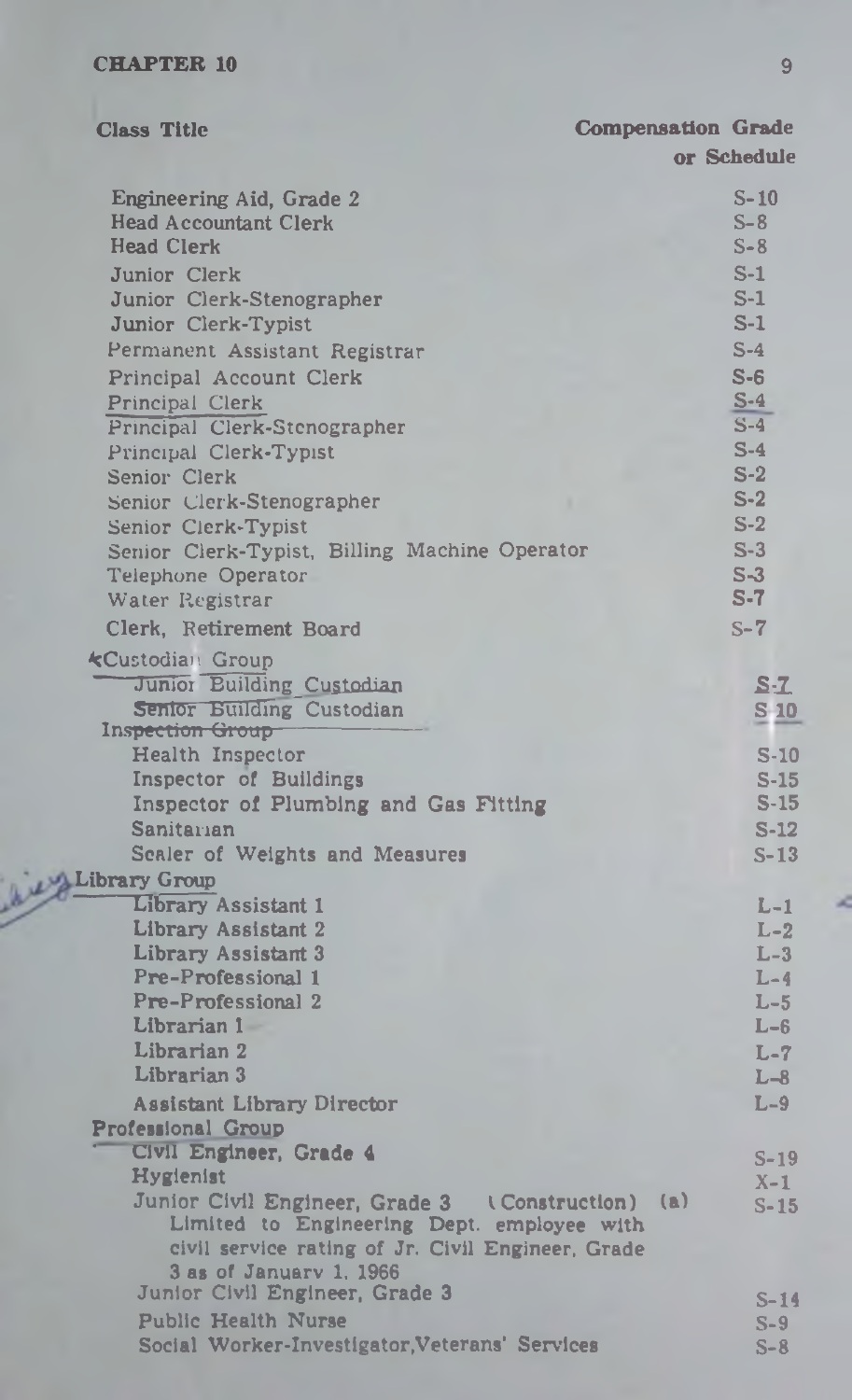|                                              | <b>Compensation Grade</b> |
|----------------------------------------------|---------------------------|
| <b>Class Title</b>                           | or Schedule               |
| Mechanical and Construction Group            |                           |
| Assistant Superintendent of Water Department | $S-14$                    |
| Assistant Superintendent of Wires            | $S-16$                    |
| Building Maintenance Craftsman               | $S-11$                    |
| Cemetery Superintendent                      | $S-14$                    |
| <b>Forestry Foreman</b>                      | S-11                      |
| Highway Foreman                              | $S-11$                    |
| Lineman, Wire Department                     | $S-11$                    |
| Electrician, Lineman, Wire Dept.             | $S - 13$                  |
| Electrician, Foreman, Wire Dept.             | $S-14$                    |
| Motor Equipment Maintenance Foreman          | $S-12$                    |
| Supervisor of Foreman                        | $S-15$                    |
| Supervisor of Incinerator                    | $S-11$                    |
| Time Keeper                                  | S-11                      |
| Water Construction Foreman                   | $S-11$                    |
| Water Meter Inspector                        | $S-6$                     |
| Parking Meter Collector and Maintenance Man  | $S-7$                     |

| $W-6$                                       |
|---------------------------------------------|
| $W-8$                                       |
| $W - 7$                                     |
| $W-4$                                       |
| $W-7$                                       |
| $W - 6$                                     |
| $W-7$                                       |
| $W-7$                                       |
| $W - 2$                                     |
| $W-2$                                       |
| $W-3$                                       |
| $W-1$                                       |
| $W-6$                                       |
| Motor Equipment Operator, Grade 1<br>$W-3$  |
| $W-4$                                       |
| $W-5$                                       |
| $W-S$                                       |
| $W-4$                                       |
| $W-10$                                      |
| $W - 6$                                     |
| W <sub>3</sub>                              |
| $W-9$                                       |
| $W - 6$                                     |
| $W-5$                                       |
| $W-5$                                       |
| $W - 6$                                     |
| $W-6$<br>Water System Maintenance Craftsman |
|                                             |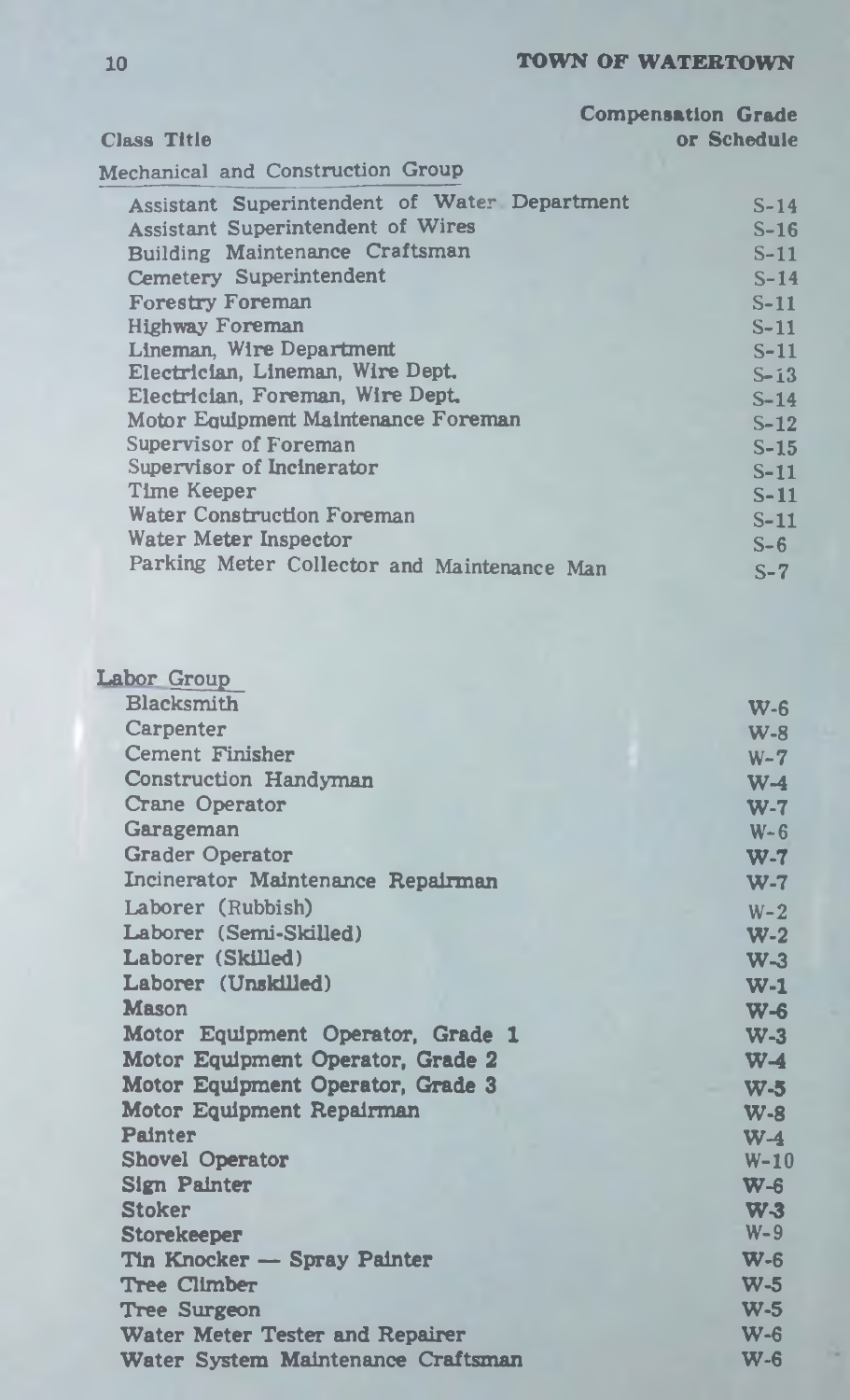| <b>Class Title</b>                                                                                                                                                                                                                                                | <b>Compensation Grade</b>                                |
|-------------------------------------------------------------------------------------------------------------------------------------------------------------------------------------------------------------------------------------------------------------------|----------------------------------------------------------|
| LABOR GROUP CONTINUED                                                                                                                                                                                                                                             | or Schedule                                              |
| Weigh Clerk<br>Welder<br><b>Working Foreman</b><br>Working Foreman - Carpenter                                                                                                                                                                                    | $W_{\text{c}}$<br>$W-8$<br>$W-10$<br>$W-10$              |
| <b>Public Safety Group</b>                                                                                                                                                                                                                                        |                                                          |
| Ambulance Driver, Motor Equipment Utility Man<br>Deputy Fire Chief<br>Fire Captain<br>Fire Fighter<br>Fire Alarm Signal Operator<br>Firefighter/Fire Alarm Signal Operator                                                                                        | $F-1$<br>$F-4$<br>$F-3$<br>$F-1$<br>$X-2$<br>$F-1$ & X-2 |
| Fire Lieutenant<br>Head Clerk (Fire Dept.)<br>Limited to position on January 1, 1966 of Head<br>Clerk Position in the Police Department with<br>rating of Stenographer-Clerk and of the clerical<br>positions in the Fire Department with rating<br>of Head Clerk | $F-2$<br>$X - 2$                                         |
| Mechanician Fire Department<br><b>Patrolnian</b><br>Police Captain<br>Police Lieutenant<br><b>Police Sergeant</b><br>Stenographer - Clerk (Male) (Police)<br>Limited to present incumbent (ART. 47, March 16, 1970)                                               | $F-3$<br>$P-1$<br>$P-4$<br>$P-3$<br>$P-2$<br>$P-1$       |
|                                                                                                                                                                                                                                                                   |                                                          |

|          | <b>Supervisory Group</b>                                                                                |                  |
|----------|---------------------------------------------------------------------------------------------------------|------------------|
|          | Administrative Assistant to the Selectmen                                                               | $X-3$            |
|          | <b>Commissioner of Veterans' Services</b>                                                               | $S-17$           |
|          | Fire Chief                                                                                              | $F-5$            |
|          | <b>Health Officer and Agent</b>                                                                         | $S-16$           |
|          | Library Director                                                                                        | $L-10$           |
|          | Police Chief                                                                                            | $P - 5$          |
|          | <b>Purchasing Agent</b>                                                                                 | $S-19$           |
|          | <b>Recreation Director</b>                                                                              | $S-17$           |
|          | Superintendent, Water Department                                                                        | $S-17$           |
|          | Superintendent, Wire Department                                                                         | $S-18$           |
|          | Town Engineer                                                                                           | $S-20$           |
| Α.<br>B. | Assistant Superintendent of Public Works/Highways<br>Assistant Superintendent of Public Works/Utilities | $S-20$<br>$S-16$ |
| C.       | Assistant Superintendent of Public Works/Cemetery and                                                   | $S - 15$         |
|          | Grounds                                                                                                 |                  |
| D.       | Assistant Superintendent of Public Works/Engineering<br>and Inspection                                  | $S-20$           |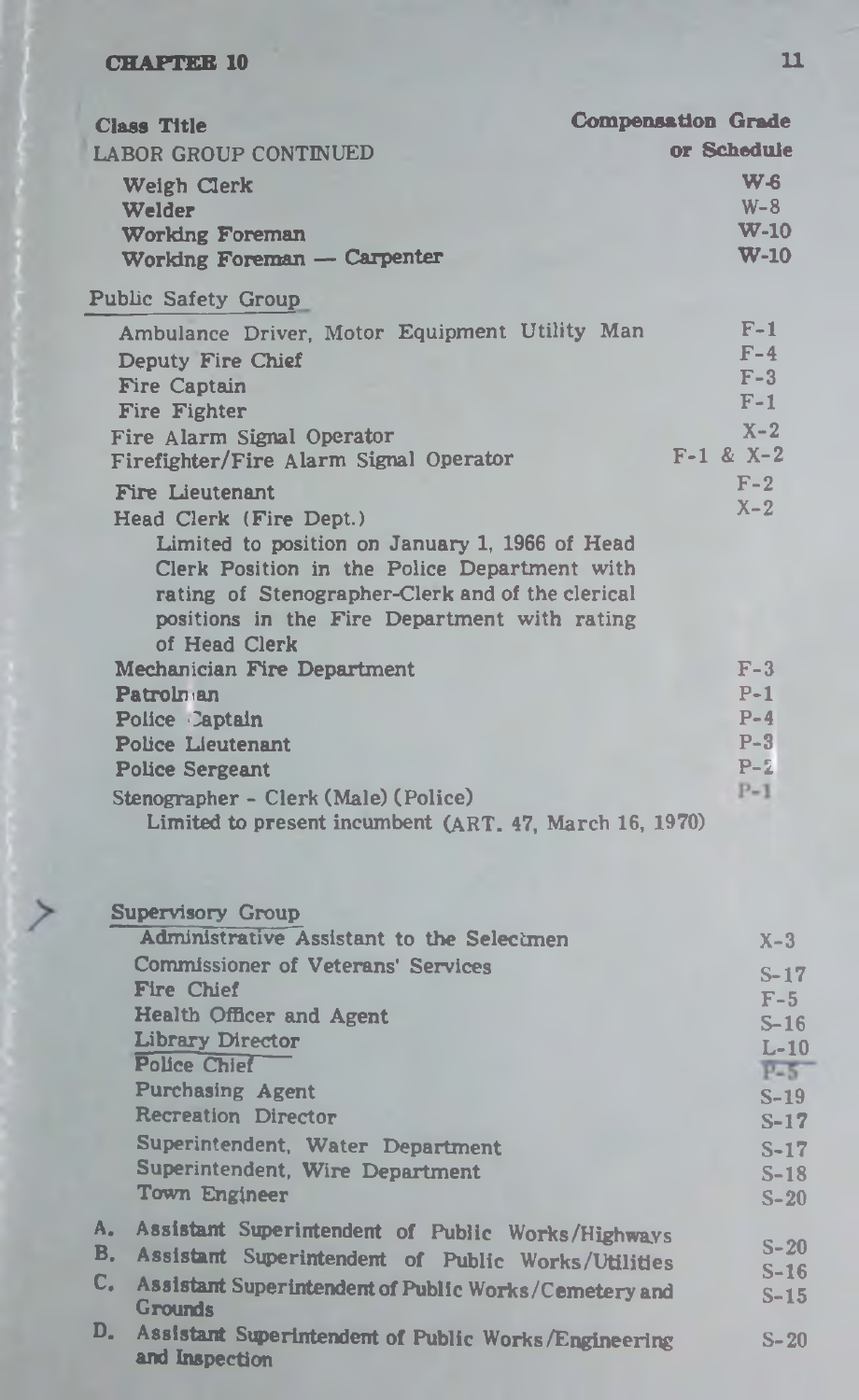$440$ 

|   | E. Assistant Superintendent of Public Works/Personnel, |        |
|---|--------------------------------------------------------|--------|
|   | <b>Training and Safety</b>                             | $S-16$ |
|   | F. Assistant Superintendent of Public Works/Material   |        |
|   | and Equipment                                          | $S-15$ |
|   | G. Assistant Superintendent of Public Works/Personnel  |        |
|   | Training and Safety and Building Inspector *           | $S-21$ |
| 幸 | Restricted to present incumbent (3-18-71)              |        |

### GENERAL ANNUAL SALARY SCHEDULE

SCHEDULE B

|        | Compensation      |         |                |              |           |        |
|--------|-------------------|---------|----------------|--------------|-----------|--------|
|        | Grade             | Min.    | $\blacksquare$ | $\mathbf{m}$ | <b>IV</b> | Max.   |
|        | $S-1$             | 4,655   | 4,840          | 4,965        | 5,215     | 5,410  |
|        | $S-2$             | 5,410   | 5,620          | 5,820        | 6,030     | 6,245  |
|        | $S-3$             | 6,030   | 6,245          | 6,475        | 6,725     | 6,970  |
| inglas | $S-4$             | 6,245   | 6,475          | 6,725        | 6,970     | 7,225  |
|        | $\overline{S}$ -5 | 6,475   | 6,725          | 6,970        | 7,225     | 7,495  |
|        | $S - 6$           | 6,725   | 6,970          | 7,225        | 7,495     | 7,810  |
|        | $S-7$             | 6,970   | 7,225          | 7,495        | 7,810     | 8,135  |
|        | $S-8$             | 7,225   | 7,495          | 7,810        | 8,135     | 8,455  |
|        | $S-9$             | 7,495   | 7,810          | 8,135        | 8,455     | 8,775  |
|        | $S-10$            | 7,810   | 8,135          | 8,455        | 8,775     | 9,130  |
|        | $S-11$            | 8,135   | 8,455          | 8,775        | 9,130     | 9,500  |
|        | $S-12$            | 8,455   | 8,775          | 9,130        | 9,500     | 9,885  |
|        | $S-13$            | 8,775   | 9,130          | 9,500        | 9,885     | 10,325 |
|        | $S-14$            | 9,130   | 9,500          | 9,885        | 10,325    | 10,765 |
|        | $S-15$            | 9,500   | 9,885          | 10,325       | 10,765    | 11,210 |
|        | $S-16$            | 9,885   | 10,325         | 10,765       | 11,210    | 11,655 |
|        | $S-17$            | 10,325  | 10,765         | 11,210       | 11,655    | 12,105 |
|        | $S-18$            | 10,765  | 11,210         | 11,655       | 12,105    | 12,550 |
|        | $S-19$            | 11,210  | 11,655         | 12,105       | 12,550    | 12,995 |
|        | $S-20$            | 12,440  | 12,905         | 13,365       | 13,830    | 14,300 |
|        | $S-21$            | 13, 115 | 13,765         | 14,430       | 15,085    | 15,730 |

#### POLICE - FIRE ANNUAL SALARY SCHEDULE

| Compensation                             |      |        |   | Schedule C    |
|------------------------------------------|------|--------|---|---------------|
| Grade                                    | Min. | П      | ш | Max.          |
| $P-1$                                    |      | 9,750  |   | 10,250        |
| $P-2$                                    |      | 11,000 |   | 11,750        |
| $P-3$                                    |      | 12,500 |   | 13,250        |
| $P-4$                                    |      | 13,875 |   | <b>14,500</b> |
| $P-5$                                    |      | 15,900 |   | 17,340        |
| to become effective as of July 1, 1971." |      |        |   |               |

**12**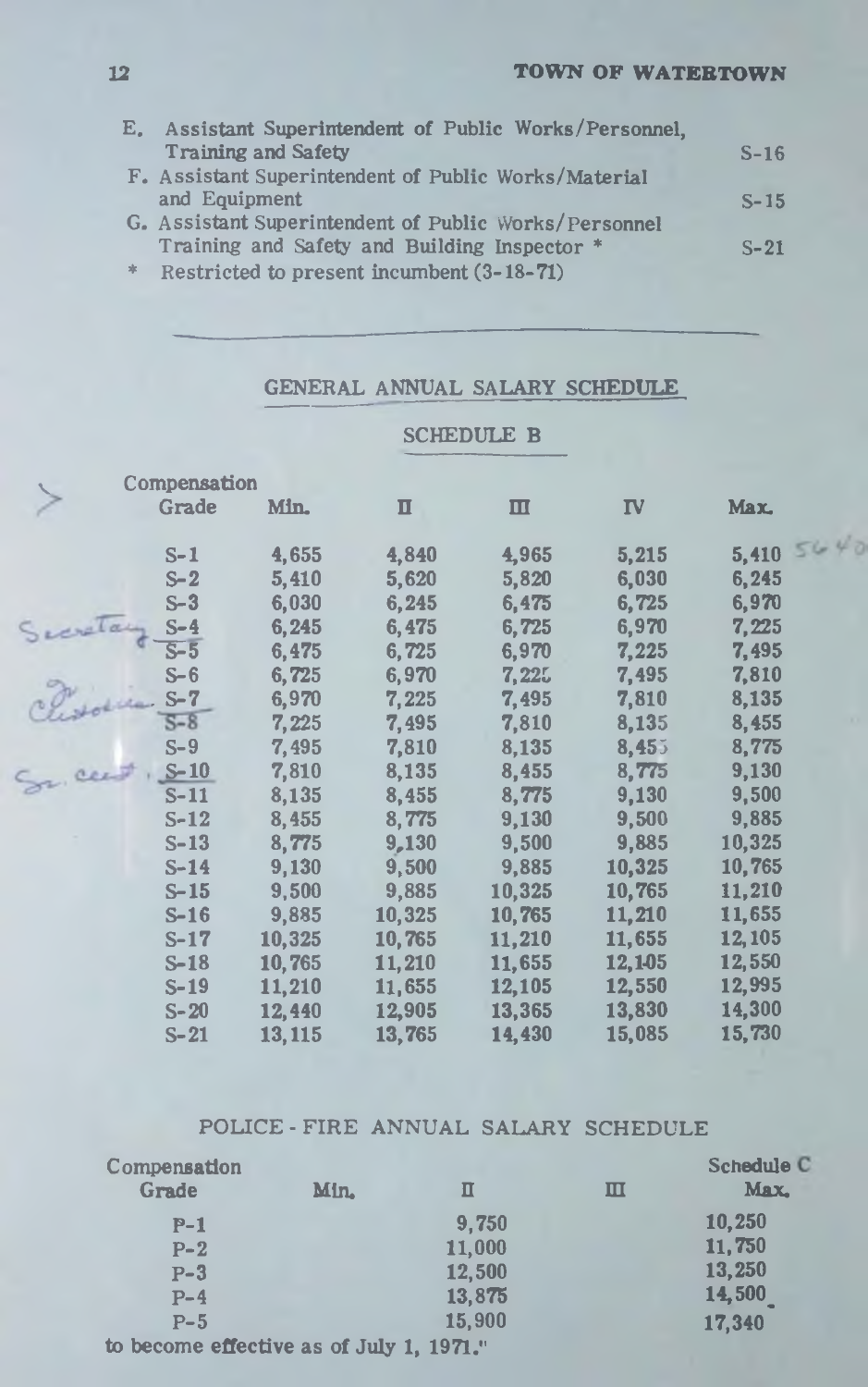|         | Min.  | П     | ш      | Schedule C<br>Max. |
|---------|-------|-------|--------|--------------------|
| $X - 2$ | 8,700 | 9,200 | 9,700  | 10,200             |
| $F-1$   | 8,700 | 9,200 | 9,700  | 10,200             |
| $F-2$   |       |       | 11,058 | 11,628             |
| $F-3$   |       |       | 12,416 | 13,056             |
| $F-4$   |       |       | 13,774 | 14,484             |
| $F-5$   |       |       | 15,900 | 17,340             |
|         |       |       |        |                    |

**to become effective on July 1, 1971."**

#### HOURLY WAGE SCHEDULE SCHEDULE D

| MINIMUM | <b>MAXIMUM</b> |
|---------|----------------|
| 3.54    | ٠<br>3.73      |
| 3.57    | 3.76           |
| 3.62    | 3.81           |
| 3.67    | 3.86           |
| 3.72    | 3.92           |
| 3.77    | 3.98           |
| 3.82    | 4.05           |
| 3.89    | 4.12           |
| 3.94    | 4.19           |
| 4.03    | 4.26           |
|         |                |

**effective as of July 1, 1971.**

#### MISCELLANEOUS SALARY SCHEDULE SCHEDULE E

| Grade | Min.   | п     | Ш     | IV    | Max.  |
|-------|--------|-------|-------|-------|-------|
| $X-1$ | 4.205  | 4.400 | 4.595 | 4,800 | 4.990 |
| $X-3$ | 14.260 |       |       |       |       |

#### LIBRARY ANNUAL SALARY SCHEDULE **\*-------------------- SCHEDULE G**

|         | <b>COMPENSATION</b> |                         |             |           |             |
|---------|---------------------|-------------------------|-------------|-----------|-------------|
| Grade   | Minimum             | $\overline{\mathbf{u}}$ | Ⅲ           | <b>TV</b> | Maximum     |
| $L-1$   | 4.579               | 4,808                   | 5,037<br>s. | \$5,266   | 5,495<br>з. |
| $L-2$   | 5,495               | 5.781                   | 6,067       | 6.353     | 6,639       |
| $L-3$   | 5.952               | 6.239                   | 6,526       | 6.813     | 7,100       |
| $L - 4$ | 6,410               | 6,811                   | 7.212       | 7.613     | 8,014       |
| $L-5$   | 6,868               | 7.269                   | 7.670       | 8,071     | 8.472       |
| $L - 6$ | 7.212               | 7.670                   | 8.128       | 8.586     | 9.044       |
| $L-7$   | 7,670               | 8.128                   | 8,586       | 9,044     | 9,502       |
| $L-8$   | 8.128               | 8,586                   | 9.044       | 9.502     | 9.960       |
| $L-9$   | 10,300              | 10.860                  | 11.420      | 11,980    | 12,540      |

 $c$   $b$   $b$   $c$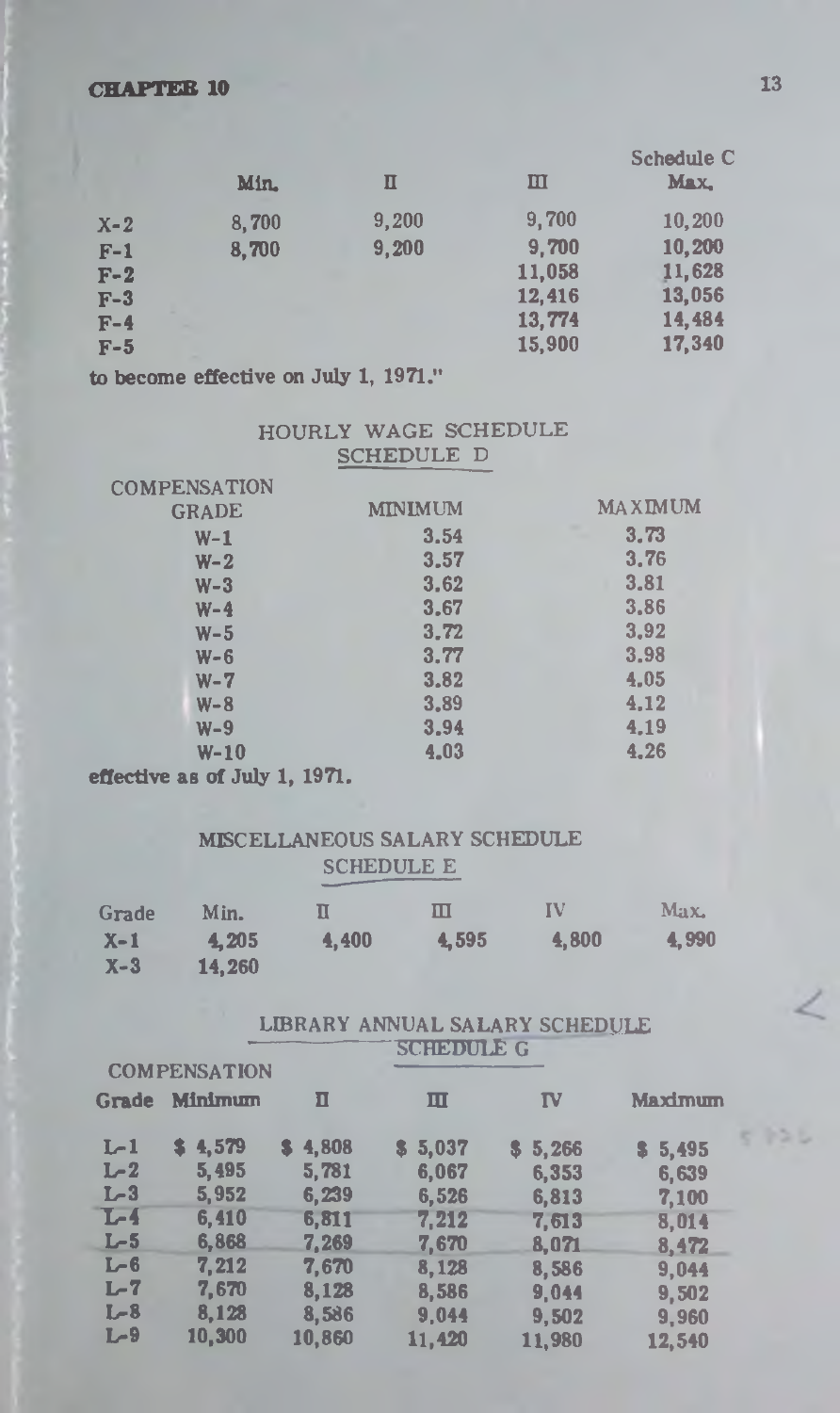L-1 through L-9 effective February 22, 1971 (Art. 69, March 18, 1971)

L-10 12,000 12,600 13,200 13,800 14.400 L-10 effective July 1, 1971 (Art. 70, March 18, 1971)

#### SECTION 8. PART-TIME POSITIONS CLASSIFIED IN THE ADMINISTRATIVE AND CLERICAL GROUP

Employees occupying administrative or clerical position in parttime employment which may be continous employment or which may constitute intermittent or casual service shall be compensated at hourly rates appearing in the following schedule which is hereby incorporated in the Compensation Plan:

| Grade Min. |      | П    | Ш    | ${\bf I}$ V | v    | VI   | Max. |
|------------|------|------|------|-------------|------|------|------|
| $S-1$      | 2.20 | 2.29 | 2.39 | 2.49        | 2.57 | 2.66 | 2.78 |
| $S-2$      |      | 2.78 | 2.88 | 2.98        | 3.09 | 3.20 |      |
| $S-3$      |      | 3.09 | 3.20 | 3.22        | 3.44 | 3.58 |      |
| $S-4$      |      | 3,20 | 3,32 | 3.44        | 3.58 | 3.72 |      |
| $S-5$      |      | 3,32 | 3.44 | 3.58        | 3.72 | 3.85 |      |
| $S-6$      |      | 3.44 | 3.58 | 3.72        | 3.85 | 4.00 |      |

"effective as of April 26, 1971."

**SECTION 9. WORK WEEK**

9

The work week for full-employment in each occupational group shall be as follows:

| Group                                                  | Work Week    |
|--------------------------------------------------------|--------------|
| Administrative and Clerical Group                      | 37.5 Hours   |
| Custodian Group                                        | 40 Hours     |
| <b>Inspection Group</b>                                | As required  |
| <b>Professional Group</b>                              | As required  |
| Mechanical and Construction Group                      |              |
| Fire Alarm Signal Operator                             | 42 Hours     |
| All others in this Group                               | 40 Hours     |
| Labor Group                                            | 40 Hours     |
| Library Group                                          | 37.0 Hours   |
| <b>Public Safety Group</b>                             |              |
| <b>Police Classes</b>                                  | *As required |
| <b>Fire Classes</b>                                    | 42 Hours     |
| <b>Supervisory Group</b>                               | As required  |
| "Which may be computed as the average work-week for an |              |
| employee over a seven week cycle.                      |              |

#### **SECTION 10. INITIAL APPLICATION OF THE COMPPTNSA-TTON PLAN**

(a) Upon adoption, of this amended by-law at an annual **Town**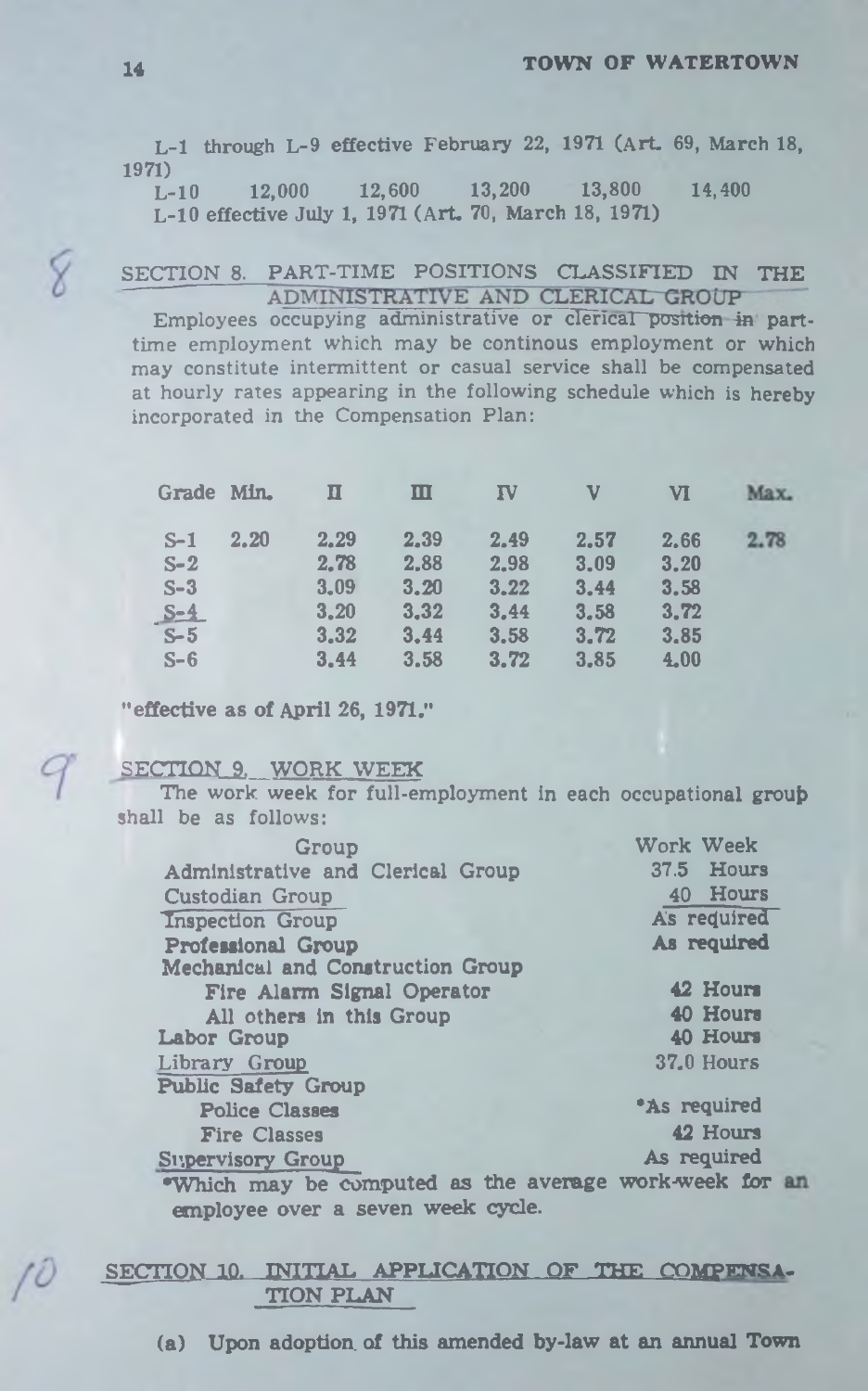**Meeting, the rate of each eligible employee occupying a position in the classification plan shall be adjusted retroactive to January 1 of the year of adoption.**

**(b ) The rate of each eligible employee shall be adjusted to the same corresponding step rate in his designated compensation grade of Section 7 as the step rate which he occupied as of January first of the year of adoption. His corresponding step rate shall be determined by the same number of increments below maximum. (If more step rates are in his old than in his new compensation grade, the adjustment shall be at least to the minimum rate of the new compensation grade.)**

**(c ) The adjustment of the rate of an individual employee as provided in the preceding paragraph shall, however, be subject to the following limitation:**

- **(1) If the amount of the increase is in excess of \$500.00, the first year adjustment shall be limited to \$500.00.**
- **(2) The balance of the initial adjustment determined by** paragraph (b) of this section shall be paid to the **eligible employee in the second year following adoption of the compensation plan in addition to any further increment for which the employee may be eligible during that year.**

(d) If the minimum rate of an employee's old compensation **grade is higher than the minimum rate of his new compensation grade and if his rate is at the old minimum at the time of adoption, his adjustment shall be to the step rate of the new compensation grade which is next above the old minimum rate.**

**(e ) If an employee's rate at the time of adoption is** above **the maximum rate of his appropriate new compensation grade, his rate shall become a personal rate and as defined in .Section** 2 shall apply **to the subject employee and not to the position.**

(f) Following adoption of this by-law and application of rates **in Section 7 as provided in the preceding sub-sections, employees shall be eligible for subsequent pay adjustments on anniversary dates as set forth in Section 5 (e ).**

**(g ) Nothing in this section shall be construed as authorizing adjustment to any rate above the maximum rate in the range of the compensation grade.**

SECTION 11. OVERTIME COMPENSATION

**(a ) Administration and Clerical Group**

**An employee occupying a position classified in this group is not'entitled to overtime compensation. He may be granted compensatory time off at the discretion of his departmental head for**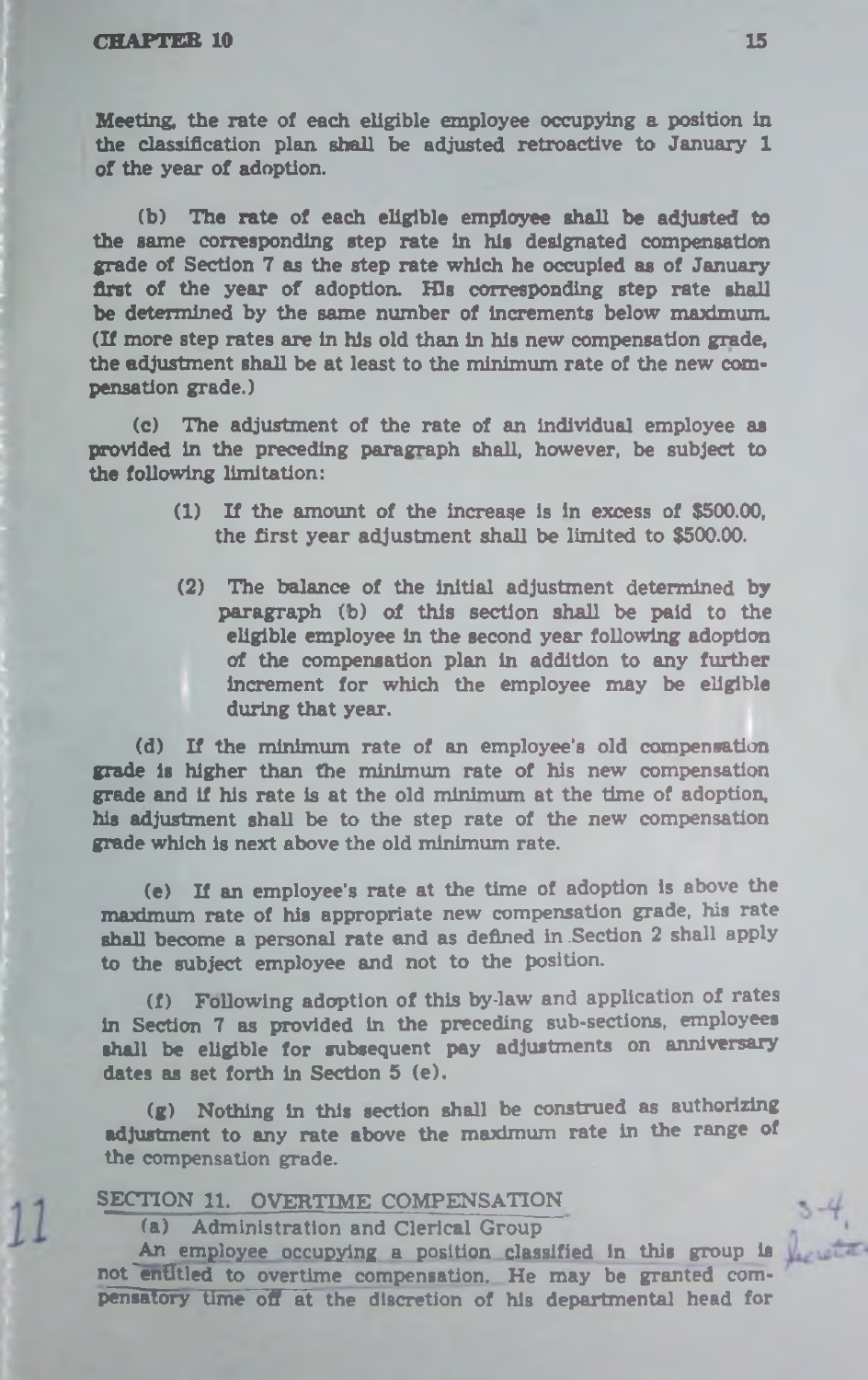hours worked in excess of those constituting his established work week as set forth in Section 9.

#### (b) Custodian Group

An employee occupying a position classified in this group shall receive compensation for hours worked in excess of those constituting his established work week at straight time determined by dividing his weekly rate by forty (40).

#### (c) Inspection and Professional Group

An employee occupying a position classified in one of these two groups is not entitled to overtime compensation as set forth in Section 9.

(d) Mechanical and Construction Group

Employees occupying positions classified in this group are normally not eligible for compensation for hours worked in excess of those constituting the work week for this group as set forth in Section 9. In the event of special circumstances which may require such overtime services on the part of an employee, the Personnel Board may approve compensation to the employee at straight time upon application of the department head setting forth the nature and extent of such services.

The Personnel Board may also grant blanket approval upon application of a department head for the payment of overtime at straight time to employees occupying positions in the Mechanical and Construction Group for services which may be required under *(* mergency conditions.

Payment of overtime compensation to an employee occupying **a** position in this group will not be made without Personnel Board approval either before or after the fact

(e) Labor Group

An employee occupying a position in this group shall be compensated at one and one-half times his regular hourly rate for hours worked in excess of eight hours during a regularly assigned work day and for all hours worked on other than a regularly assigned work day provided that he has been credited with forty hours pay at his regular rate for five (5) consecutively assigned work days prior to performing work on the non-assigned work day. Double time will be paid for all hours worked on Sunday, not part of the work week.

(Amended Art. 59, March 30, 1970)

- (f) Public Safety Group
	- (1) If an employee whose position is in one of the police classifications is required, except for court appearances, to be on duty for any period in excess of his regular hours of duty as from time to time established, he may be given

Hertine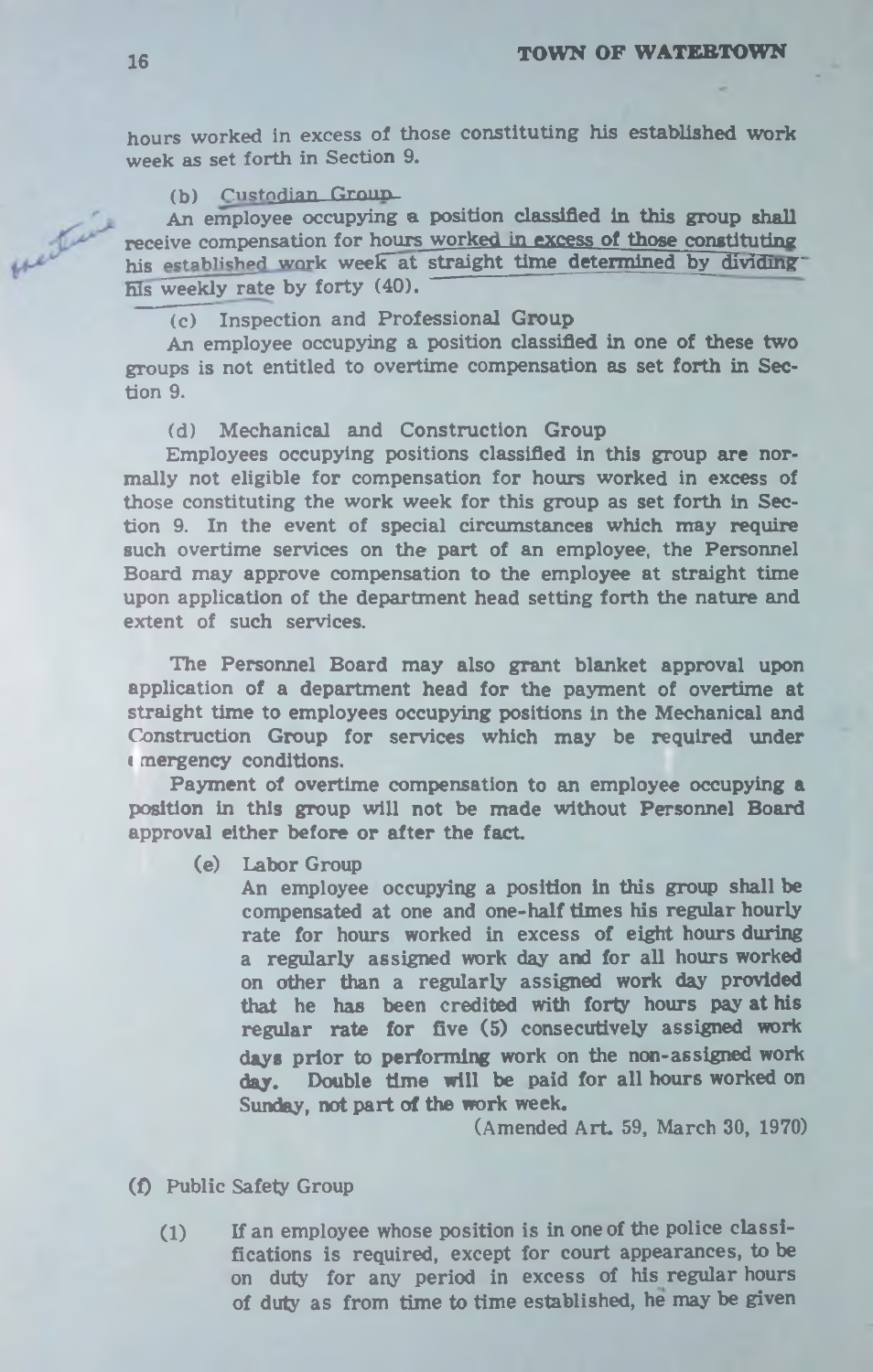time off equal to such period of overtime duty or if time off cannot be giver) by reason of personnel shortage or other cause, he may be paid for such period of overtime duty at such an hourly rate as may be determined by the authority in charge of the department, which rate shall in no event be less than one and one-half times the hourly rate of his regular compensation for his average weekly hours of regular duty.

(2) If an employee whose position is in one of the fire classifications shall be required to be on duty for any period of time in excess of his regular hours of duty, as from time to time established, he may be given time off equal to such period of overtime duty, or if time off cannot be given by reason of a personnel shortage or other cause he may be paid for such period of overtime duty at such hourly rate as may be determined by the authority in charge of the fire department, which rate shall in no event be less than one and one-half times the hourly rate of his regular compensation for his average weekly hours of regular duty.

(Par. F, Sec. 1 and 2 amended March 18, 1971, Art. 45)

#### SECTION 12. PAID HOLIDAYS

(a) "The following days, proclaimed and recognized by the **Common •** wealth, shall be recognized as legal holidays within the meaning **of** this by-law:

New Year's Day Washington's Birthday Patriot's Day Memorial Day Independence Day Labor Day

Columbus Day Veteran's Day Thangsgiving Day Christmas Day

on which days employees shall be excused from all duty not required to maintain essential Town service. (Amended **3/30/70** - **ART. 37)**

(b) Every employee In full-time employment shall be entitled to these designated holidays on the following terms:<br>(1) If paid on an hourly basis he shall re

- If paid on an hourly basis he shall receive one day's pay at his regular rate based on the number of hours regularly worked on the day which the designated holiday occurs:
- (2) If paid on a weekly, monthly or similar basis, he shall be granted each designated holiday without loss in pay.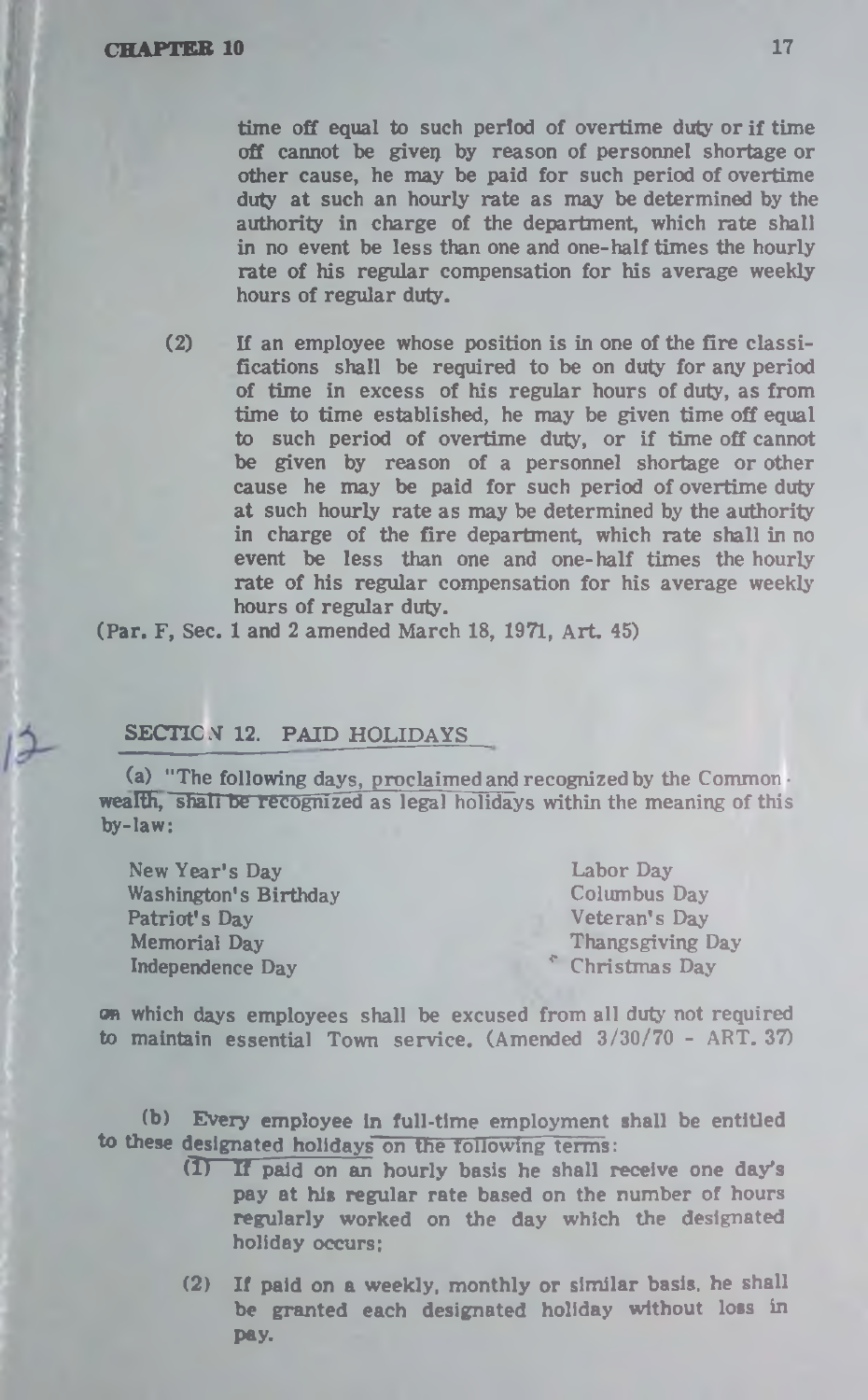#### **18 <b>TOWN OF WATERTOWN**

(c) Payment under the provisions of this section shall be made provided the eligible employee shall have worked on his last regularly scheduled working day prior to and his next regularly scheduled working day following such holiday, or was in full pay status on such preceding and following days in accordance with other provisions of this by-law.

(d) An employee occupying a position classified in the Mechanical and Construction or Labor groups who, because of a rotation of shifts, works different days in successive weeks shall be granted, in each year in which the number of holidays falling on his regular days off is in excess of the number of holidays in that year falling on Saturday, additional days off equal to the excess.

(e) An employee occupying a position classified in the Custodian, Mechanical and Construction or Labor groups who performs work on one of the days or dates designated in sub-section (a) shall be paid at his regular rate for such day or date in addition to the amount to which he is entitled under sub-section (b) unless such work is performed during a tour of duty which began on the day preceding the holiday.

(f) An employee occupying a position classified in the Custodian or Mechanical and Construction groups shall be paid at his regular rate for work performed on Saturday of a week in which one of the days or dates designated in subsection (a) occurs, provided the work performed is that which was scheduled for the day of the holiday.

(g) An employee occupying a position classified in the Public S ifety group in one of the police classifications shall be entitled to compensation in addition to that provided under sub-section (b) in accordance with the provisions of Chapter 268, Section 17A of the Acts of 1952 accepted by the Town on April 4, 1955.

(h) An employee occupying a position classified in the Public Safety group in one of the fire classifications shall be entitled to compensation in addition to that provided under sub-section (b) in accordance with the provisions of Chapter 640 of the Acts of 1953 accepted by the Town on April 4, 1955.

(i) Employees occupying positions classified in the Administrative and" Clerical. Tnspection, Professional and Supervisory groups shall not be entitled to additional compensation for work performed on one of the days or dates designated in sub-section (a).

 $(j)$  Whenever one of the holidays set forth in sub-section  $(a)$ falls on a Sunday, the following day shall be the legal holiday.

#### SECTION 13. VACATION LEAVE

Eligible employees shall be entitled to vacation leave as provided in Chapter 3, Section 28 of the by-laws of the Town.